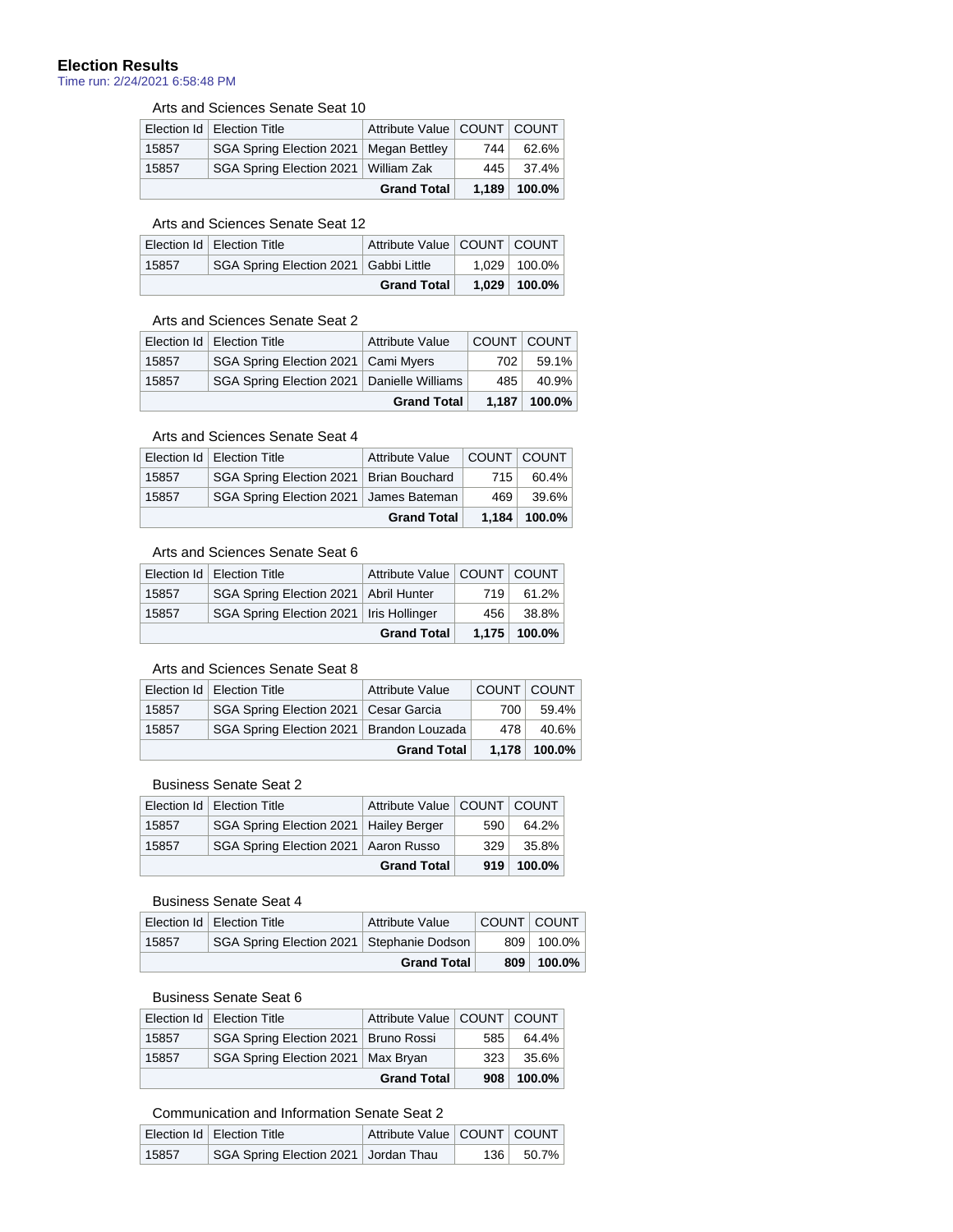|                    | Election Id   Election Title           | Attribute Value   COUNT   COUNT |                  |        |
|--------------------|----------------------------------------|---------------------------------|------------------|--------|
| 15857              | SGA Spring Election 2021   Mia Catania |                                 | 132 <sub>1</sub> | 49.3%  |
| <b>Grand Total</b> |                                        |                                 | 268              | 100.0% |

#### Criminology and Criminal Justice Senate Seat 2

|                    | Election Id   Election Title           | Attribute Value   COUNT   COUNT |                |
|--------------------|----------------------------------------|---------------------------------|----------------|
| 15857              | SGA Spring Election 2021   Greg Reeves |                                 | $208$   100.0% |
| <b>Grand Total</b> |                                        |                                 | $208$   100.0% |

## Education Senate Seat 2

|                    | Election Id   Election Title              | Attribute Value |      | COUNT COUNT |
|--------------------|-------------------------------------------|-----------------|------|-------------|
| 15857              | SGA Spring Election 2021   Destinie Noel  |                 | 85   | 58.6%       |
| 15857              | SGA Spring Election 2021   Gianna Formica |                 | 60 I | 41.4%       |
| <b>Grand Total</b> |                                           |                 |      | 145 100.0%  |

# Engineering Senate Seat 2

|                    | Election Id   Election Title                     | <b>Attribute Value</b> |               | COUNT COUNT |
|--------------------|--------------------------------------------------|------------------------|---------------|-------------|
| 15857              | SGA Spring Election 2021   Peter Tsouroukdissian |                        | $133 \mid$    | $61.3\%$    |
| 15857              | SGA Spring Election 2021   Matt Fowler           |                        | 84 I          | 38.7%       |
| <b>Grand Total</b> |                                                  | 217                    | 100.0% $\mid$ |             |

## Fine Arts Senate Seat 2

|                    | Election Id   Election Title               | <b>Attribute Value</b> | COUNT COUNT |        |
|--------------------|--------------------------------------------|------------------------|-------------|--------|
| 15857              | SGA Spring Election 2021   Patrick DuChêne |                        | 147         | 77.0%  |
| 15857              | SGA Spring Election 2021   Aidan Mitchell  |                        | 44          | 23.0%  |
| <b>Grand Total</b> |                                            |                        | 191         | 100.0% |

## Human Sciences Senate Seat 2

|                    | Election Id   Election Title              | Attribute Value | COUNT COUNT |       |
|--------------------|-------------------------------------------|-----------------|-------------|-------|
| 15857              | SGA Spring Election 2021   Jenna Rodgers  |                 | 197         | 64.8% |
| 15857              | SGA Spring Election 2021   Edward Pedraja |                 | 107         | 35.2% |
| <b>Grand Total</b> |                                           | 304             | 100.0%      |       |

## Music Senate Seat 2

|                    | Election Id   Election Title | <b>Attribute Value</b>                               | COUNT COUNT   |
|--------------------|------------------------------|------------------------------------------------------|---------------|
| 15857              |                              | SGA Spring Election 2021   Samantha Satizabal-Prieto | $98$   100.0% |
| <b>Grand Total</b> |                              |                                                      | $98 100.0\% $ |

## Opinion Question 1

|       | Election Id   Election Title   | Attribute Value   COUNT   COUNT |       |               |
|-------|--------------------------------|---------------------------------|-------|---------------|
| 15857 | SGA Spring Election 2021   YES |                                 | 4.954 | 79.1%         |
| 15857 | SGA Spring Election 2021   NO  |                                 | 1.307 | 20.9%         |
|       |                                | <b>Grand Total</b>              | 6.261 | 100.0% $\mid$ |

### Opinion Question 2

|       |                                | <b>Grand Total</b>              | $6.219$   100.0% |
|-------|--------------------------------|---------------------------------|------------------|
| 15857 | SGA Spring Election 2021   NO  |                                 | $1.489$   23.9%  |
| 15857 | SGA Spring Election 2021   YES |                                 | $4.730$   76.1%  |
|       | Election Id   Election Title   | Attribute Value   COUNT   COUNT |                  |

## Opinion Question 3

|       | Election Id   Election Title   | Attribute Value   COUNT   COUNT |       |                      |
|-------|--------------------------------|---------------------------------|-------|----------------------|
| 15857 | SGA Spring Election 2021   YES |                                 | 4.804 | 77.6%                |
| 15857 | SGA Spring Election 2021   NO  |                                 | 1.388 | 22.4%                |
|       |                                | <b>Grand Total</b>              |       | $6.192 \mid 100.0\%$ |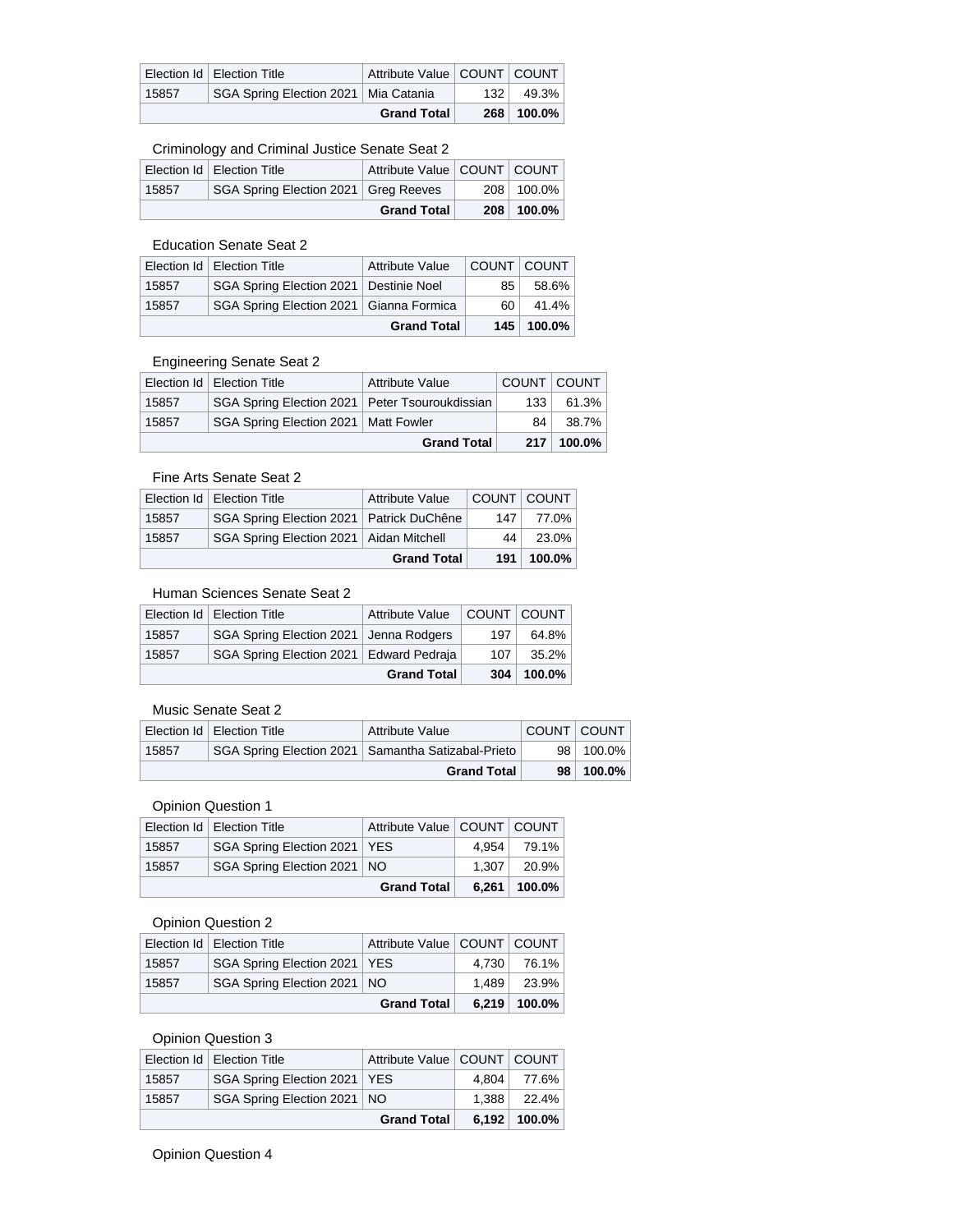|       | Election Id   Election Title   | Attribute Value   COUNT   COUNT |            |        |
|-------|--------------------------------|---------------------------------|------------|--------|
| 15857 | SGA Spring Election 2021   YES |                                 | 5.253      | 84.6%  |
| 15857 | SGA Spring Election 2021   NO  |                                 | $956 \mid$ | 15.4%  |
|       |                                | <b>Grand Total</b>              | 6.209      | 100.0% |

#### Senior Class Council President

| <b>Grand Total</b> |                                               |                        | 4.008       | 100.0% |
|--------------------|-----------------------------------------------|------------------------|-------------|--------|
| 15857              | SGA Spring Election 2021   Chrystal Fernandes |                        | 1.865       | 46.5%  |
| 15857              | SGA Spring Election 2021   Brooke Deering     |                        | 2.143       | 53.5%  |
|                    | Election Id   Election Title                  | <b>Attribute Value</b> | COUNT COUNT |        |

## Senior Class Council Secretary

| <b>Grand Total</b> |                                                |                        | 3.997       | 100.0% |
|--------------------|------------------------------------------------|------------------------|-------------|--------|
| 15857              | SGA Spring Election 2021   Halle Costello      |                        | 1.994       | 49.9%  |
| 15857              | SGA Spring Election 2021   Mathieu Douceur Jr. |                        | 2.003       | 50.1%  |
|                    | Election Id   Election Title                   | <b>Attribute Value</b> | COUNT COUNT |        |

## Senior Class Council Treasurer

|       | Election Id   Election Title              | Attribute Value   COUNT   COUNT |       |        |
|-------|-------------------------------------------|---------------------------------|-------|--------|
| 15857 | SGA Spring Election 2021   Kristen Harold |                                 | 2.019 | 50.2%  |
| 15857 | SGA Spring Election 2021   Ryan Welsh     |                                 | 2.006 | 49.8%  |
|       |                                           | <b>Grand Total</b>              | 4.025 | 100.0% |

### Senior Class Council Vice President

|                    | Election Id   Election Title               | <b>Attribute Value</b> | COUNT COUNT |        |
|--------------------|--------------------------------------------|------------------------|-------------|--------|
| 15857              | SGA Spring Election 2021   Emily Lemasters |                        | 2.053       | 51.2%  |
| 15857              | SGA Spring Election 2021   Martin Gonzalez |                        | 1.959       | 48.8%  |
| <b>Grand Total</b> |                                            |                        | 4.012       | 100.0% |

## Social Sciences and Public Policy Senate Seat 2

|                    | Election Id   Election Title                       | <b>Attribute Value</b> |     | COUNT COUNT    |
|--------------------|----------------------------------------------------|------------------------|-----|----------------|
| 15857              | SGA Spring Election 2021   Ashley Gonzalez Ferraro |                        | 438 | $53.9\%$       |
| 15857              | SGA Spring Election 2021   Faith Jankowski         |                        | 374 | 46.1%          |
| <b>Grand Total</b> |                                                    |                        |     | $812$   100.0% |

### Social Sciences and Public Policy Senate Seat 4

|                    | Election Id   Election Title              | Attribute Value   COUNT   COUNT |                  |        |
|--------------------|-------------------------------------------|---------------------------------|------------------|--------|
| 15857              | SGA Spring Election 2021   Ireland Hadley |                                 | 406              | 50.2%  |
| 15857              | SGA Spring Election 2021   Jason Maymon   |                                 | $403 \mid$       | 49.8%  |
| <b>Grand Total</b> |                                           |                                 | 809 <sup>1</sup> | 100.0% |

## Social Sciences and Public Policy Senate Seat 6

|                    | Election Id   Election Title               | <b>Attribute Value</b> | COUNT COUNT |        |
|--------------------|--------------------------------------------|------------------------|-------------|--------|
| 15857              | SGA Spring Election 2021   Venishca Moriah |                        | 414         | 51.8%  |
| 15857              | SGA Spring Election 2021   Chloe Connor    |                        | 385         | 48.2%  |
| <b>Grand Total</b> |                                            |                        | 799         | 100.0% |

## Social Work Senate Seat 2

|                    | Election Id   Election Title              | Attribute Value   COUNT   COUNT |                 |               |
|--------------------|-------------------------------------------|---------------------------------|-----------------|---------------|
| 15857              | SGA Spring Election 2021   Jordan Naranjo |                                 | 31              | $52.5\%$      |
| 15857              | SGA Spring Election 2021   Saraí Palacio  |                                 | 28 <sup>1</sup> | 47.5%∣        |
| <b>Grand Total</b> |                                           |                                 |                 | $59$   100.0% |

### Student Body President & Vice President

|       | Election Id   Election Title | Attribute Value                                                            |       | COUNT   COUNT |
|-------|------------------------------|----------------------------------------------------------------------------|-------|---------------|
| 15857 |                              | SGA Spring Election 2021   Nastassia "Tazzy" Janvier & Colbi<br>Thvkadavil | 3.503 | $51.8\%$      |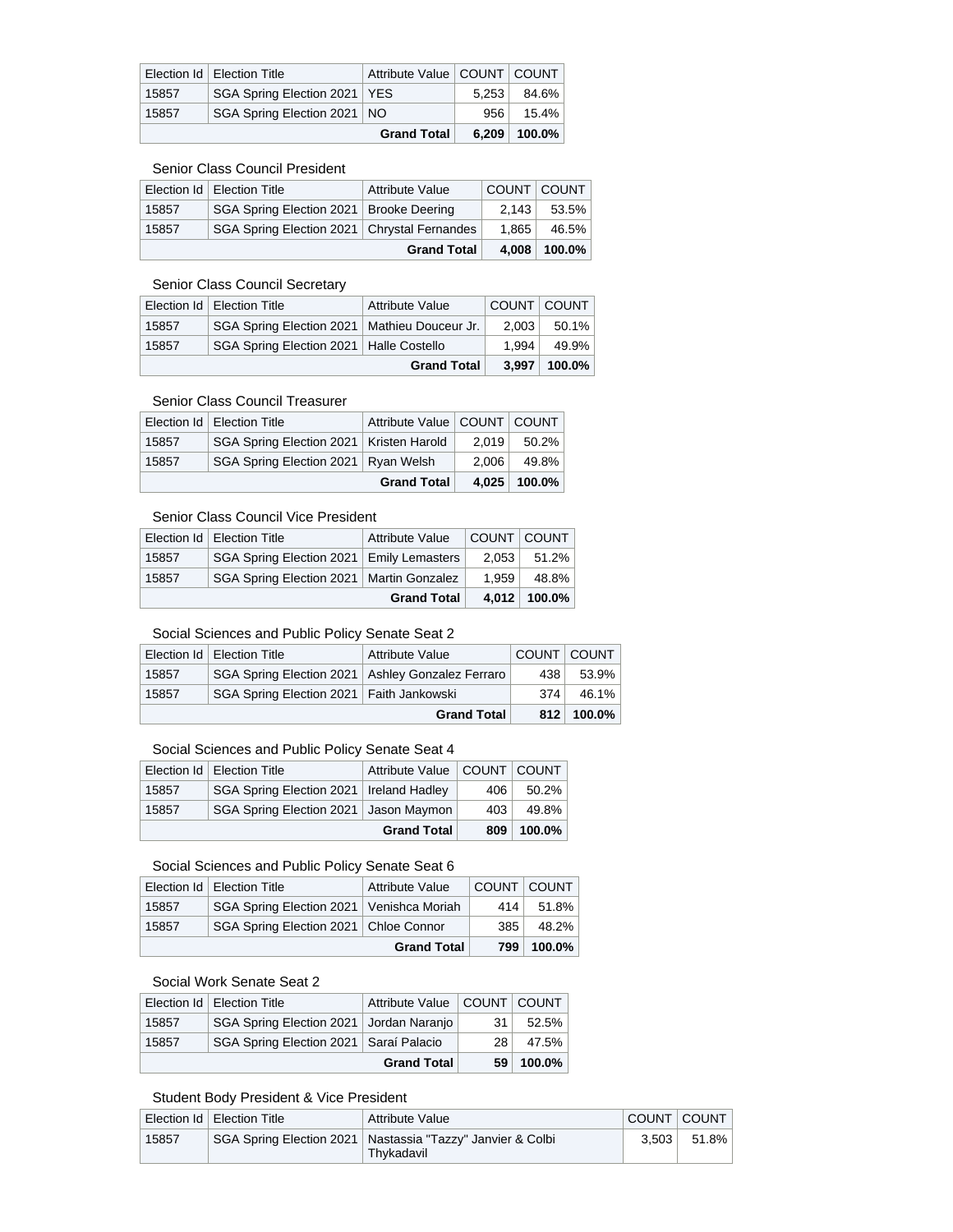|                    | Election Id   Election Title | Attribute Value                                              | COUNT COUNT |                              |
|--------------------|------------------------------|--------------------------------------------------------------|-------------|------------------------------|
| 15857              |                              | SGA Spring Election 2021   Jalen C. Blocker & Griffin Leckie | 3.263       | 48.2%                        |
| <b>Grand Total</b> |                              |                                                              |             | $6.766$ $\mid$ 100.0% $\mid$ |

### Student Body Treasurer

|       | Election Id   Election Title            | Attribute Value   COUNT   COUNT |       |           |
|-------|-----------------------------------------|---------------------------------|-------|-----------|
| 15857 | SGA Spring Election 2021   Kahleel Gray |                                 | 3.339 | 51.2%     |
| 15857 | SGA Spring Election 2021   Emily Boden  |                                 | 3.185 | 48.8%     |
|       |                                         | <b>Grand Total</b>              | 6.524 | $100.0\%$ |

### Undergraduate Studies Senate Seat 10

|       |                                         | <b>Grand Total</b>              |       | $2.075$   100.0% |
|-------|-----------------------------------------|---------------------------------|-------|------------------|
| 15857 | SGA Spring Election 2021   Calvin Boole |                                 | 721   | 34.7%            |
| 15857 | SGA Spring Election 2021   Jamie Botel  |                                 | 1.354 | 65.3%            |
|       | Election Id   Election Title            | Attribute Value   COUNT   COUNT |       |                  |

### Undergraduate Studies Senate Seat 12

|       | Election Id   Election Title              | Attribute Value   COUNT   COUNT |       |                  |
|-------|-------------------------------------------|---------------------------------|-------|------------------|
| 15857 | SGA Spring Election 2021   Jason Puwalski |                                 | 1.118 | 53.2%            |
| 15857 | SGA Spring Election 2021   Jack Wilkinson |                                 | 983'  | 46.8%            |
|       |                                           | <b>Grand Total</b>              |       | $2,101$   100.0% |

## Undergraduate Studies Senate Seat 14

| <b>Grand Total</b> |                                         |                                 | $1.704$   100.0% |
|--------------------|-----------------------------------------|---------------------------------|------------------|
| 15857              | SGA Spring Election 2021   Adam Bowling |                                 | $1.704$   100.0% |
|                    | Election Id   Election Title            | Attribute Value   COUNT   COUNT |                  |

## Undergraduate Studies Senate Seat 16

|                    | Election Id   Election Title                | <b>Attribute Value</b> | COUNT COUNT |                |
|--------------------|---------------------------------------------|------------------------|-------------|----------------|
| 15857              | SGA Spring Election 2021   Savannah Stewart |                        | 1.208       | 57.0%          |
| 15857              | SGA Spring Election 2021   Olivia Oles      |                        | $910 \mid$  | 43.0%          |
| <b>Grand Total</b> |                                             |                        |             | $2.118$ 100.0% |

### Undergraduate Studies Senate Seat 18

| <b>Grand Total</b> |                                              |                        | $2.134$   100.0% |       |
|--------------------|----------------------------------------------|------------------------|------------------|-------|
| 15857              | SGA Spring Election 2021   Franceska Edouard |                        | 986              | 46.2% |
| 15857              | SGA Spring Election 2021   Jacob Remler      |                        | 1.148            | 53.8% |
|                    | Election Id   Election Title                 | <b>Attribute Value</b> | COUNT COUNT      |       |

## Undergraduate Studies Senate Seat 2

|                    | Election Id   Election Title               | Attribute Value |               | COUNT   COUNT |
|--------------------|--------------------------------------------|-----------------|---------------|---------------|
| 15857              | SGA Spring Election 2021   Joseph Keyser   |                 | 1.129         | 52.1%         |
| 15857              | SGA Spring Election 2021   Autumn Anderson |                 | 1.037         | 47.9%         |
| <b>Grand Total</b> |                                            | 2,166           | 100.0% $\mid$ |               |

## Undergraduate Studies Senate Seat 20

|                    | Election Id   Election Title                | <b>Attribute Value</b> |       | COUNT COUNT      |
|--------------------|---------------------------------------------|------------------------|-------|------------------|
| 15857              | SGA Spring Election 2021   Travis Zittrauer |                        | 1.136 | 54.0%            |
| 15857              | SGA Spring Election 2021   Kamilla Knyazeva |                        | 966   | 46.0%            |
| <b>Grand Total</b> |                                             |                        |       | $2.102$   100.0% |

## Undergraduate Studies Senate Seat 22

|       | Election Id   Election Title             | Attribute Value   COUNT   COUNT |       |               |
|-------|------------------------------------------|---------------------------------|-------|---------------|
| 15857 | SGA Spring Election 2021   Trevor Murray |                                 | 1.094 | $52.1\%$      |
| 15857 | SGA Spring Election 2021   Maia Taveras  |                                 | 1.006 | 47.9%         |
|       |                                          | <b>Grand Total</b>              | 2.100 | 100.0% $\mid$ |